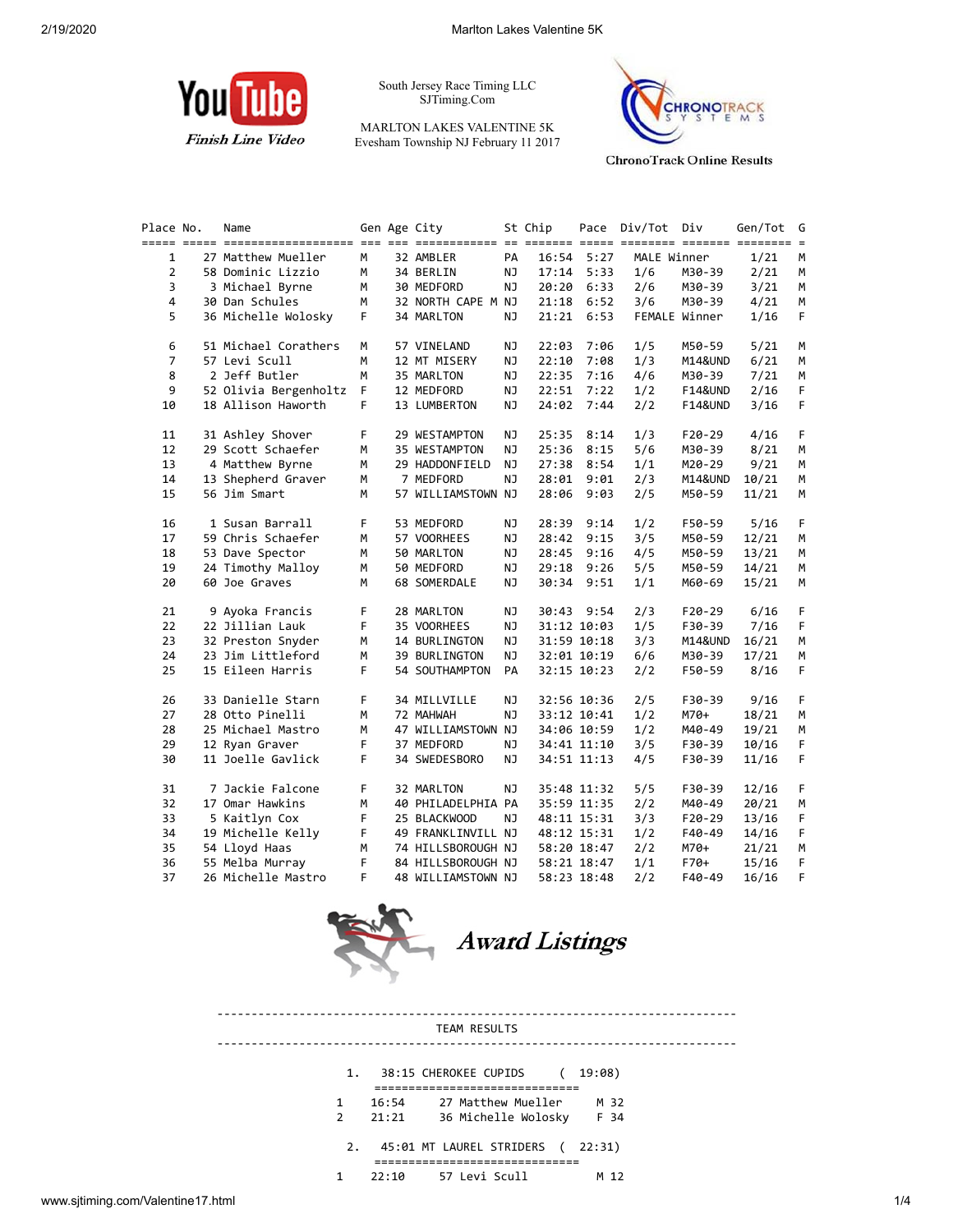2/19/2020 Marlton Lakes Valentine 5K

| 2                      | 22:51 52 Olivia Bergenholtz F 12                            |             |
|------------------------|-------------------------------------------------------------|-------------|
|                        | 3. 51:11 SCHAEFER (25:36)<br>============================== |             |
|                        | 1 25:35 31 Ashley Shover F 29                               |             |
|                        | 2 25:36 29 Scott Schaefer M 35                              |             |
|                        |                                                             |             |
|                        | 4. 56:01 PRESTON ALLISON (28:01)                            |             |
|                        | ================================                            |             |
|                        | 1 24:02 18 Allison Haworth F 13                             |             |
|                        | 2 31:59 32 Preston Snyder M 14                              |             |
|                        | 5. 1:02:42 GRAVERHEARTS<br>==============================   | (31:21)     |
|                        | 1 28:01 13 Shepherd Graver M 7                              |             |
| $\mathcal{P}$<br>34:41 | 12 Ryan Graver                                              | <b>F</b> 37 |
|                        |                                                             |             |
| 6. 1:32:29 M&MS        |                                                             | (46:15)     |
|                        | =====================                                       |             |
|                        | 1 34:06 25 Michael Mastro M 47                              |             |
|                        | 2 58:23 26 Michelle Mastro F 48                             |             |
|                        |                                                             |             |
|                        | 7. 1:56:41 MELBAMURRAY (58:21)                              |             |
|                        | ===============================                             |             |
|                        | 1 58:20 54 Lloyd Haas                                       | M 74        |
|                        | 2 58:21 55 Melba Murray                                     | F 84        |
|                        |                                                             |             |
|                        | $2.2 - 4.8$                                                 |             |



### OVERALL WINNERS - 5K

## TOP MALE FINISHERS

|   | Place O'All No. |              | No. | Name                 | Ag City            |     | St Time |
|---|-----------------|--------------|-----|----------------------|--------------------|-----|---------|
|   |                 |              |     |                      |                    |     |         |
|   |                 | 27           |     | 27 Matthew Mueller   | 32 AMBLER          | PА  | 16:54   |
|   |                 | 58           |     | 58 Dominic Lizzio    | 34 BERLIN          | NJ. | 17:14   |
| 3 | 3               | $\mathbf{R}$ |     | 3 Michael Byrne      | 30 MEDFORD         | NJ. | 20:20   |
| 4 | 4               | 30           |     | 30 Dan Schules       | 32 NORTH CAPE M NJ |     | 21:18   |
|   | 6               | 51.          |     | 51 Michael Corathers | 57 VTNFI AND       | NJ. | 22:03   |

## TOP FEMALE FINISHERS

|   | Place O'All No. |              | No. | Name                  | Ag City       |     | St Time |
|---|-----------------|--------------|-----|-----------------------|---------------|-----|---------|
|   |                 |              |     |                       |               |     |         |
|   | 5               | 36           |     | 36 Michelle Wolosky   | 34 MARLTON    | NJ. | 21:21   |
|   | 9               | 52           |     | 52 Olivia Bergenholtz | 12 MEDFORD    | NJ. | 22:51   |
| 3 | 10              | 18           |     | 18 Allison Haworth    | 13 LUMBERTON  | NJ. | 24:02   |
| 4 | 11              | 31           |     | 31 Ashley Shover      | 29 WESTAMPTON | NJ. | 25:35   |
| 5 | 16              | $\mathbf{1}$ |     | 1 Susan Barrall       | 53 MEDFORD    | NJ. | 28:39   |

## 5K AGE-GROUP RESULTS

# MALE AGE GROUP: 1 - 14 (2 WINNERS)

|               | Place O'All No. | Name                                 | Age City      |     | St Time |
|---------------|-----------------|--------------------------------------|---------------|-----|---------|
|               |                 |                                      |               |     |         |
| 1             | 7               | 57 Levi Scull                        | 12 MT MISERY  | NJ  | 22:10   |
| 2             | 14              | 13 Shepherd Graver                   | 7 MEDFORD     | NJ  | 28:01   |
| 3             | 23              | 32 Preston Snyder                    | 14 BURLINGTON | NJ  | 31:59   |
|               |                 | FEMALE AGE GROUP: 1 - 14 (2 WINNERS) |               |     |         |
|               | Place O'All No. | Name                                 | Age City      |     | St Time |
|               |                 |                                      |               |     |         |
| 1             | 9               | 52 Olivia Bergenholtz                | 12 MEDFORD    | NJ. | 22:51   |
| $\mathcal{P}$ | 10              | 18 Allison Haworth                   | 13 LUMBERTON  | NJ. | 24:02   |
|               |                 |                                      |               |     |         |

MALE AGE GROUP: 20 - 29 (2 WINNERS)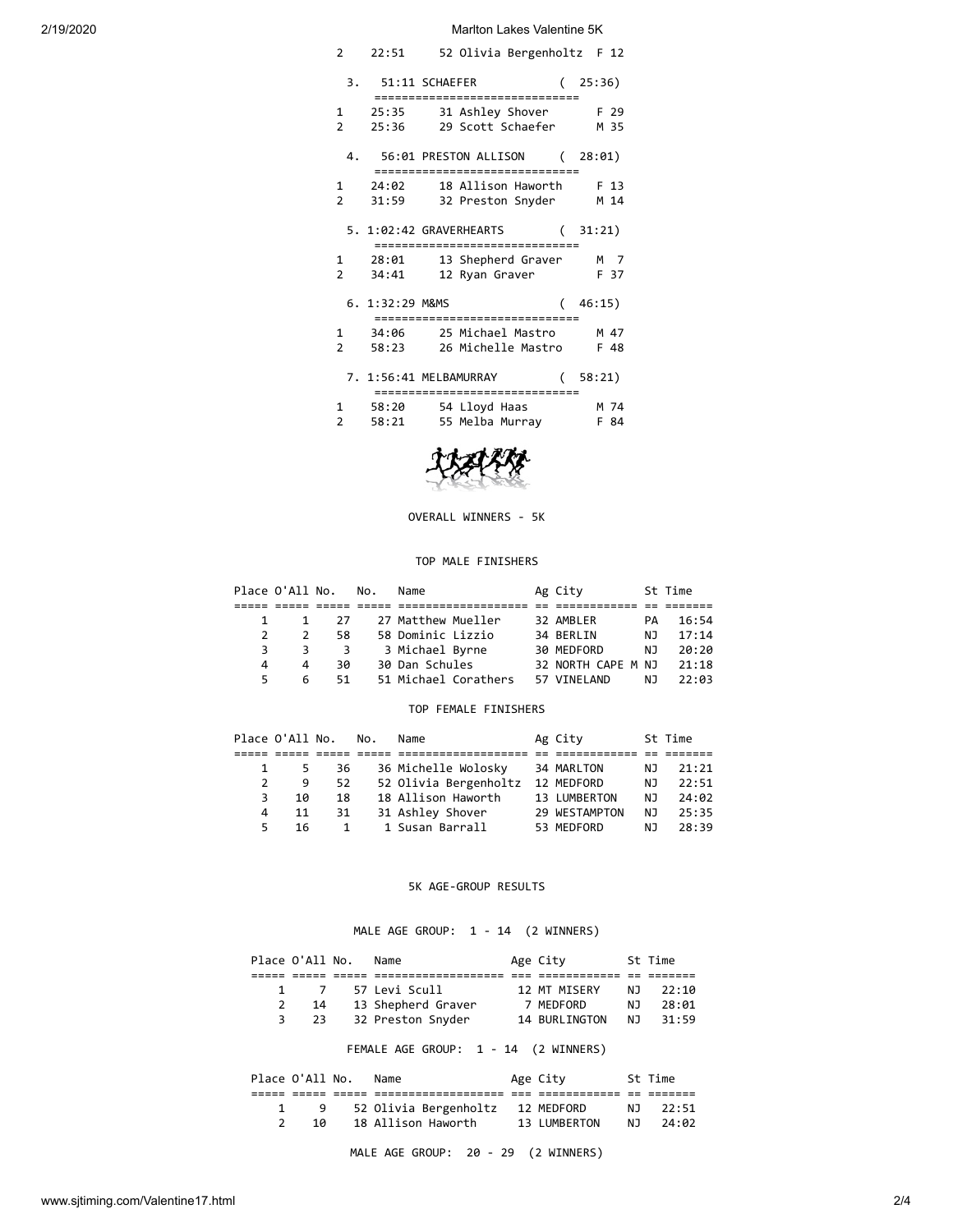2/19/2020 Marlton Lakes Valentine 5K

|  | Place O'All No. | Name                                       |  | Age City                | St Time |  |
|--|-----------------|--------------------------------------------|--|-------------------------|---------|--|
|  |                 |                                            |  |                         |         |  |
|  | 13              | 4 Matthew Byrne                            |  | 29 HADDONFIELD NJ 27:38 |         |  |
|  |                 | FEMALE AGE GROUD $\cdot$ 20 20 (2 MTNNERS) |  |                         |         |  |

FEMALE AGE GROUP: 20 - 29 (2 WINNERS) Place O'All No. Name Mage City St Time ===== ===== ===== =================== === ============ == ======= 1 11 31 Ashley Shover 29 WESTAMPTON NJ 25:35 2 21 9 Ayoka Francis 28 MARLTON NJ 30:43 3 33 5 Kaitlyn Cox 25 BLACKWOOD NJ 48:11 MALE AGE GROUP: 30 - 39 (2 WINNERS) Place O'All No. Name Age City St Time ===== ===== ===== =================== === ============ == ======= 1 2 58 Dominic Lizzio 34 BERLIN NJ 17:14 2 3 3 Michael Byrne 30 MEDFORD NJ 20:20 3 4 30 Dan Schules 32 NORTH CAPE M NJ 21:18 FEMALE AGE GROUP: 30 - 39 (2 WINNERS) Place O'All No. Name Age City St Time ===== ===== ===== =================== === ============ == ======= 1 22 22 Jillian Lauk 35 VOORHEES NJ 31:12 2 26 33 Danielle Starn 34 MILLVILLE NJ 32:56 3 29 12 Ryan Graver 37 MEDFORD NJ 34:41 MALE AGE GROUP: 40 - 49 (2 WINNERS) Place O'All No. Name Mage City St Time ===== ===== ===== =================== === ============ == ======= 1 28 25 Michael Mastro 47 WILLIAMSTOWN NJ 34:06 2 32 17 Omar Hawkins 40 PHILADELPHIA PA 35:59 FEMALE AGE GROUP: 40 - 49 (2 WINNERS) Place O'All No. Name Age City St Time ===== ===== ===== =================== === ============ == ======= 1 34 19 Michelle Kelly 49 FRANKLINVILL NJ 48:12 2 37 26 Michelle Mastro 48 WILLIAMSTOWN NJ 58:23 MALE AGE GROUP: 50 - 59 (2 WINNERS) Place O'All No. Name Age City St Time ===== ===== ===== =================== === ============ == ======= 1 6 51 Michael Corathers 57 VINELAND NJ 22:03 2 15 56 Jim Smart 57 WILLIAMSTOWN NJ 28:06 3 17 59 Chris Schaefer 57 VOORHEES NJ 28:42 FEMALE AGE GROUP: 50 - 59 (2 WINNERS) Place O'All No. Name Age City St Time ===== ===== ===== =================== === ============ == ======= 1 16 1 Susan Barrall 53 MEDFORD NJ 28:39 2 25 15 Eileen Harris 54 SOUTHAMPTON PA 32:15 MALE AGE GROUP: 60 - 69 (2 WINNERS) Place O'All No. Name Age City St Time ===== ===== ===== =================== === ============ == ======= 1 20 60 Joe Graves 68 SOMERDALE NJ 30:34 MALE AGE GROUP: 70 - 99 (2 WINNERS) Place O'All No. Name Age City St Time ===== ===== ===== =================== === ============ == ======= 1 27 28 Otto Pinelli 72 MAHWAH NJ 33:12 2 35 54 Lloyd Haas 74 HILLSBOROUGH NJ 58:20

FEMALE AGE GROUP: 70 - 99 (2 WINNERS)

|  | Place O'All No. |       | Name              |            | Age City           |             | St Time |
|--|-----------------|-------|-------------------|------------|--------------------|-------------|---------|
|  |                 | _____ | ----------------- | ___<br>___ |                    | $ -$<br>$-$ |         |
|  | 36              |       | 55 Melba Murray   |            | 84 HILLSBOROUGH NJ |             | 58:21   |